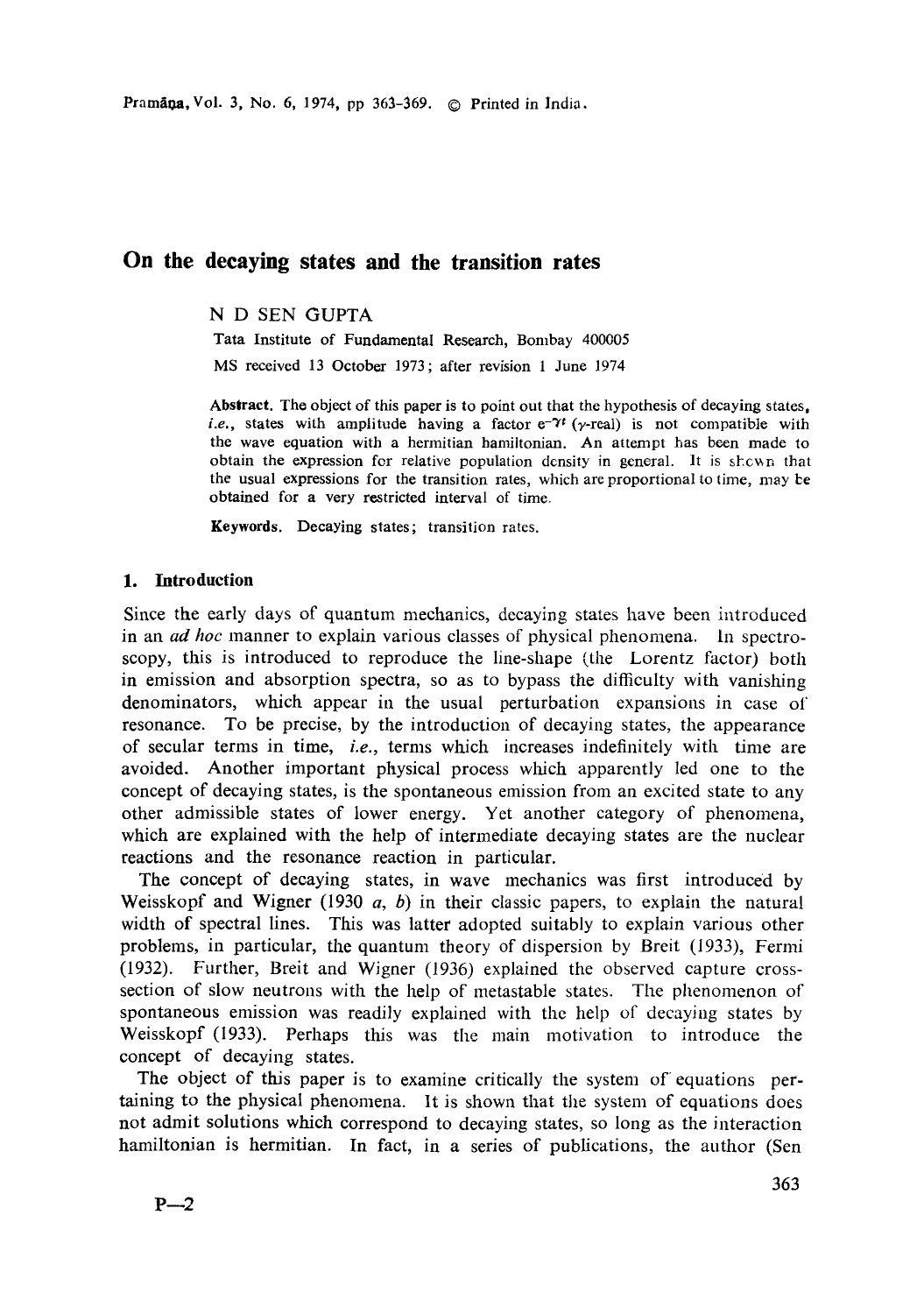Gupta 1970 a, b, c, 1972, 1973 a, b) has been able to present the solution of the Schrödinger equation with time-dependent perturbation, which remains normalized with the evolution of time to any order of the perturbation parameter, provided the hamiltonian is hermitian.

The next section begins with a brief introduction of the general system of equations relevant to the class of physical phenomena. Then, it is followed by investigations on the nature of the solutions and their physical significance. The last section is a general discussion on the decaying states and the results obtained in the paper.

#### **2. The equation for the evolution of state and the solution**

# *2.1. The equation for the amplitude*

Following Dirac's theory, Weisskopf and Wigner (1930 a) wrote the wave equation for the interaction of atoms and radiation in terms of the probability amplitudes as,

$$
i\hbar \frac{da}{dt} (q, n_1, n_2, \ldots) = (E_{\mathbf{q}} + h \sum_{\rho} n_{\rho} v_{\rho}) a (q, n_1, n_2, \ldots) + \sum_{\rho} \sum_{u} \omega_{\mathbf{q}u}^{\rho} [\sqrt{n_{\rho} + 1} a (u, n_1, \ldots, n_{\rho} + 1, \ldots) + \sqrt{n_{\rho}} a (u, n_1, \ldots, n_{\rho} - 1, \ldots)]
$$
\n(1)

 $[a (q, n_1, n_2, \ldots)]^2$  is the probability that the atom is in qth stationary state,  $\phi_{\alpha}$ , with energy  $E_{\mathbf{g}}$  and radiation consists of  $n_{\rho}$  photons of frequency  $v_{\rho}$  and

$$
\omega_{\mathbf{q}\mathbf{u}}^{\rho} = \omega_{\mathbf{u}\mathbf{q}}^{\rho^*} = \sqrt{\frac{\hbar}{v_{\rho}}} \int \frac{\mathrm{e}\hbar}{\mathrm{i}m} \tilde{\phi}_{\mathbf{q}}(A^{\mathbf{q}}.\,\nabla) \phi_{\mathbf{u}} \mathrm{d}\tau \tag{1'}
$$

is the matrix element of the interaction hamiltonian between the stationary states  $\phi_{\sigma}$  and  $\phi_{\bullet}$ . The solution of eq. (1) is sought for, which satisfies the initial condition

$$
a (q, n_1, n_2,...) = 1 \text{ for } q = b \text{ (say)}, n_1, = n_2 = ... = 0a (q, n_1, n_2...) = 0 \text{ otherwise}
$$
\n(2)

**and** further the time dependence of one of them is of the form,

$$
a(q, 0, 0, \ldots) = \exp(-2\pi T t) \tag{3}
$$

where  $\Gamma$  is a real constant\*.

As a matter of fact, the general mathematical formulation of this class of problems, *e.g.,* dispersion at resonance, spontaneous emission, nuclear reaction, etc. which appeared subsequently may be formulated in the following manner

$$
i\hbar \frac{da_N}{dt} = E_N a_N + \epsilon \sum_M W_{NM} a_M \tag{4}
$$

 $(W_{NM} = W^*_{MN})$ . The subscripts N, M stand collectively to specify both the **state** of the atom and radiation. For the initial condition, one of the a's is selected out depending on the particular nature of the problem. It is usually stated as at  $t = 0$ ,

$$
|a_N| = 1, \quad a_M = 0, \quad M \neq N \tag{5}
$$

**<sup>\*</sup>** See Weisskopf and Wigner (1930 a) p. 5 eq. (15 a) and p. 64 eq. (18 a); (1930 b) p. 2 eq. (6 a) and p. 23 eq. (12); Breit G (1933) p. 93, eq. (124).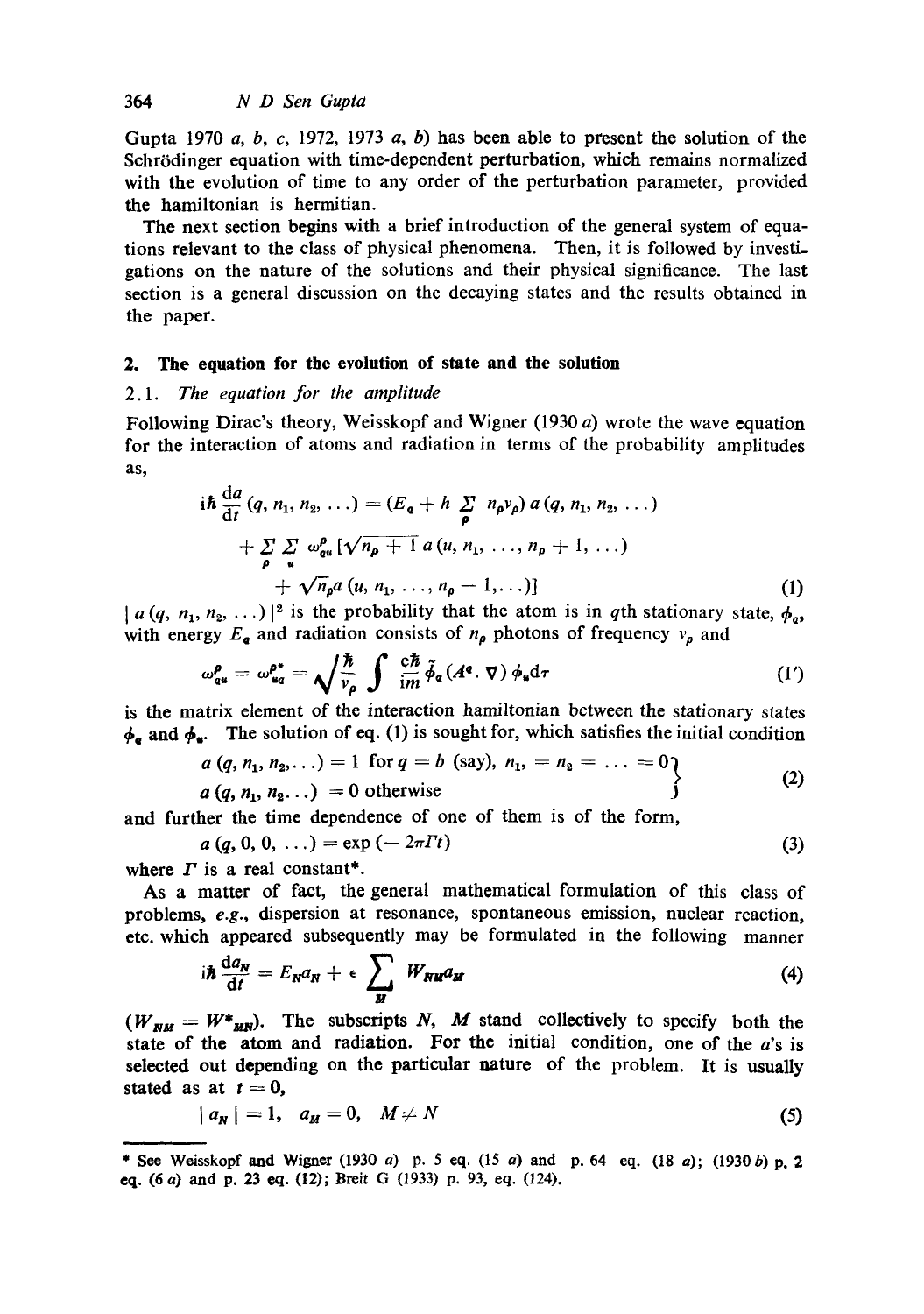Next, one endeavours to find a solution of eq. (4), with the hypothesis that

$$
a_N(t) = \exp\left(-2\pi \gamma_N t\right) \tag{6}
$$

where  $\gamma_N$  is a (complex) constant and the rest of the calculation is devoted to determine  $\gamma_N$  in terms of the coefficients. It is clear that Weisskopf and Wigner's formulation as stated above is a special case of this.

Here, it may be pointed out that eq. (4) is a first order differential equation in time and it is well known from the theory of differential equations that the initial condition (5) is sufficient to determine uniquely the solution. (Note,  $a_N$  are determined but for a constant phase factor which is the same for all  $a_M$ ). Hence, it should be emphasized that either the hypothesis, namely eqs (3) and (6), is redundant or it is not compatible with the system of equation, eqs (1) and (4), *i.e.,*  the system does not, in general, admit solution of the nature as assumed in eqs (3) and (6).

#### 2.2 *The time evolution of the amplitudes*

In order to write the general equation (eq. 4) and the initial condition  $(5)$ , let us introduce the vector  $a(t)$  and the matrix W, given by

$$
a(t) = \sum_{\mathbf{E} \neq \mathbf{B}} a_{E\mathbf{S}}(t) e_{E\mathbf{S}}
$$
 (7)

$$
W_{E\zeta, F\zeta} = E\delta_{EF}\delta_{\zeta\xi} + \epsilon V_{E\zeta, F\zeta}
$$
 (8)

 $e_{E\zeta}$  are the unit vectors in the space dual to the Hilbert space of the state vectors of the unperturbed hamiltonian, *i.e.,* of the free atom and the radiation. E, F, stand for the total energy of the state of the atom and radiation. These states are in general degenerate,  $\zeta$ ,  $\xi$ , stand collectively for the indices which specify uniquely one of these degenerate states.  $a_{E_1^k}(t)$  corresponds to a particular  $a(E_0, n_1, n_2, \ldots)$ and is the amplitude of the state with energy

$$
E = E_{\mathfrak{q}} + h \sum n_{\rho} v_{\rho} \tag{9}
$$

The energy states are degenerate as the total energy may be the same but  $E_{\rm q}$ ,  $n_{\rm p}$ may be different,  $\xi$  stands for one of these states.  $V_{E\langle v, F \xi \rangle}$  is the matrix element of the interaction hamiltonian between these states.  $\epsilon$  is the parameter which denotes the strength of the interaction. In terms of  $\boldsymbol{a}$  and  $\boldsymbol{W}$ , the eq. (4) may be written as

$$
i\hbar \frac{da(t)}{dt} = W a(t)
$$
 (10)

Since  $W$  is independent of time the unique solution of this equation with the initial  $a(t_0)$  at  $t=t_0$ 

$$
a(t_0) = \sum_{E, \xi} a_{E\xi} (t_0) e_{E\xi}
$$
 (11)

is given by

$$
\boldsymbol{a}(t) = \exp\left(-\frac{\mathrm{i}}{\hbar}W(t-t_0)\right)\boldsymbol{a}(t_0)
$$
\n(12)

The probability of finding the system in any state denoted by the subscripts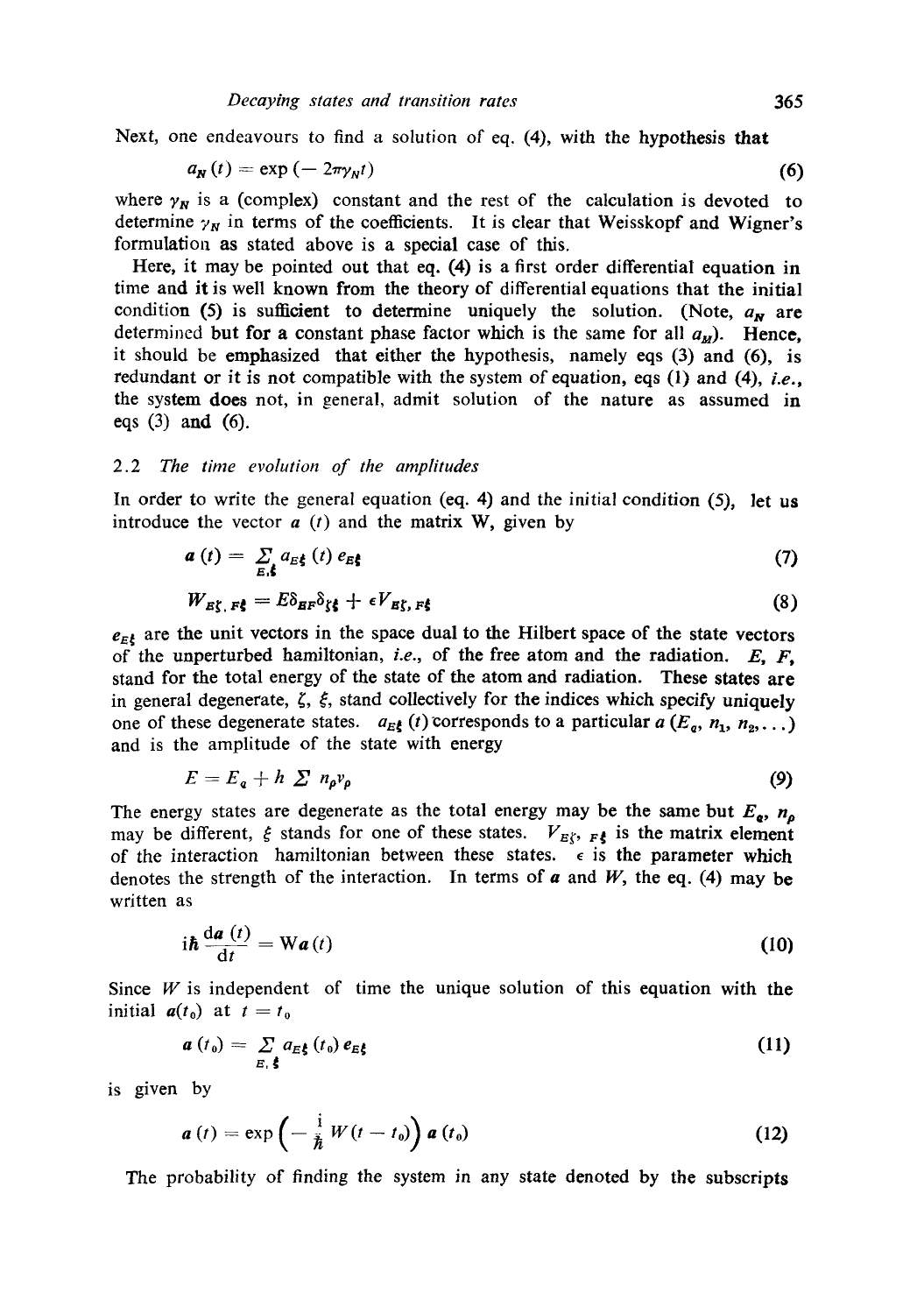E and  $\xi$  at any subsequent instant of time t, is given by

$$
|a_{E\mathbf{\xi}}(t)|^2 = |e_{E\mathbf{\xi}}.a(t)|^2 \qquad (13)
$$

In order to express this directly in terms of  $a_{E_5}(t_0)$  we pass from the vectors  ${e_{E}}$  which are associated with the state vector of the non-interacting system  $(\epsilon = 0)$  to the eigen vectors  $\{e'_{E(\xi)}\}$  of W. They are defined by

$$
W e'_{E(\xi)} = E(\xi) e'_{E(\xi)} \tag{14}
$$

 $E(\xi)$  are the eigenvalues which tend to E as  $\epsilon \to 0$ , the degeneracy may be partially or completely removed. The transformations from  ${e_{E}}$  to  ${e'_{E}}_{E}}$  and *vice versa* are unitary, and may be written as

$$
e'_{E(\xi)} = \sum U_{E(\xi)}^{F\eta} e_{F\eta}
$$
  
\n
$$
e_{E\xi} = \sum U_{E(\xi)}^{F(\xi)} e'_{F(\xi)}
$$
\n(15)

so that

$$
\sum_{F,\eta} U_{E(\xi)}^{F\eta^*} U_{F\eta}^{G(\theta)} = \delta_{E_G} \delta_{\xi\theta} \tag{16}
$$

Let us now express  $a(t_0)$  in terms of  $e'_{E(\xi)}$ 

$$
a(t_0) = \sum_{E,\xi} c_{E(\xi)} e'_{E(\xi)}
$$
  
with  

$$
c_{E(\xi)} = \sum a_{En} (t_0) U_{En}^{E(\xi)}
$$
 (16)

$$
c_{E(\xi)} = \sum_{\mathbf{F}, \eta} a_{F\eta} (t_0) U_{F\eta}^{E(\xi)}
$$

Hence, from eqs (12) and (14)

$$
\boldsymbol{a}(t) = \sum_{E,\,\boldsymbol{\xi}} \left[ \exp -\frac{\mathrm{i}}{\hbar} E(\boldsymbol{\xi}) \left( t - t_0 \right) \right] c_{E(\boldsymbol{\xi})} e'_{E(\boldsymbol{\xi})} \tag{17}
$$

The most important point which needs to be emphasized here is that the factors depending on time in the above expression are all unimodular  $[E(\xi)]$  are all real ] and it is easy to check up

$$
|\boldsymbol{a}(t)|^2 = |\boldsymbol{a}(t_0)|^2 \tag{18}
$$

Hence, if the initial state is normalized it will remain so subsequently. This is a direct consequence of the hermiticity of the hamiltonian. Secular terms in time appear only because one usually expands the exponential operator in eq. (12) in powers of interaction parameter  $\epsilon$ , while working in the characteristic space of the hamiltonian in absence of interaction. The basic reason for passing to this space of  $W$ , the operator which induces the transition, is that the unitary operator exp  $[-(i/\hbar) W(t - t_0)]$  reduces to unimodular factors exp  $[-(i/\hbar) E(\xi) (t - t_0)]$ .

It may not be irrelevant to mention that our result up to this stage is exact and no approximation has yet been effected. One is obliged to introduce suitable approximations in determining the eigenvalues  $E(\xi)$  and eigenvectors  $e'_{E(\xi)}$  of W, eq. (14). The problem is exactly the same, when  $\epsilon$  is considered as a small parameter, as that of the determination of the energy eigenvalues and the corresponding stationary states in the time-independent perturbation theory. The expressions are well known. Before quoting the results it needs to be mentioned that the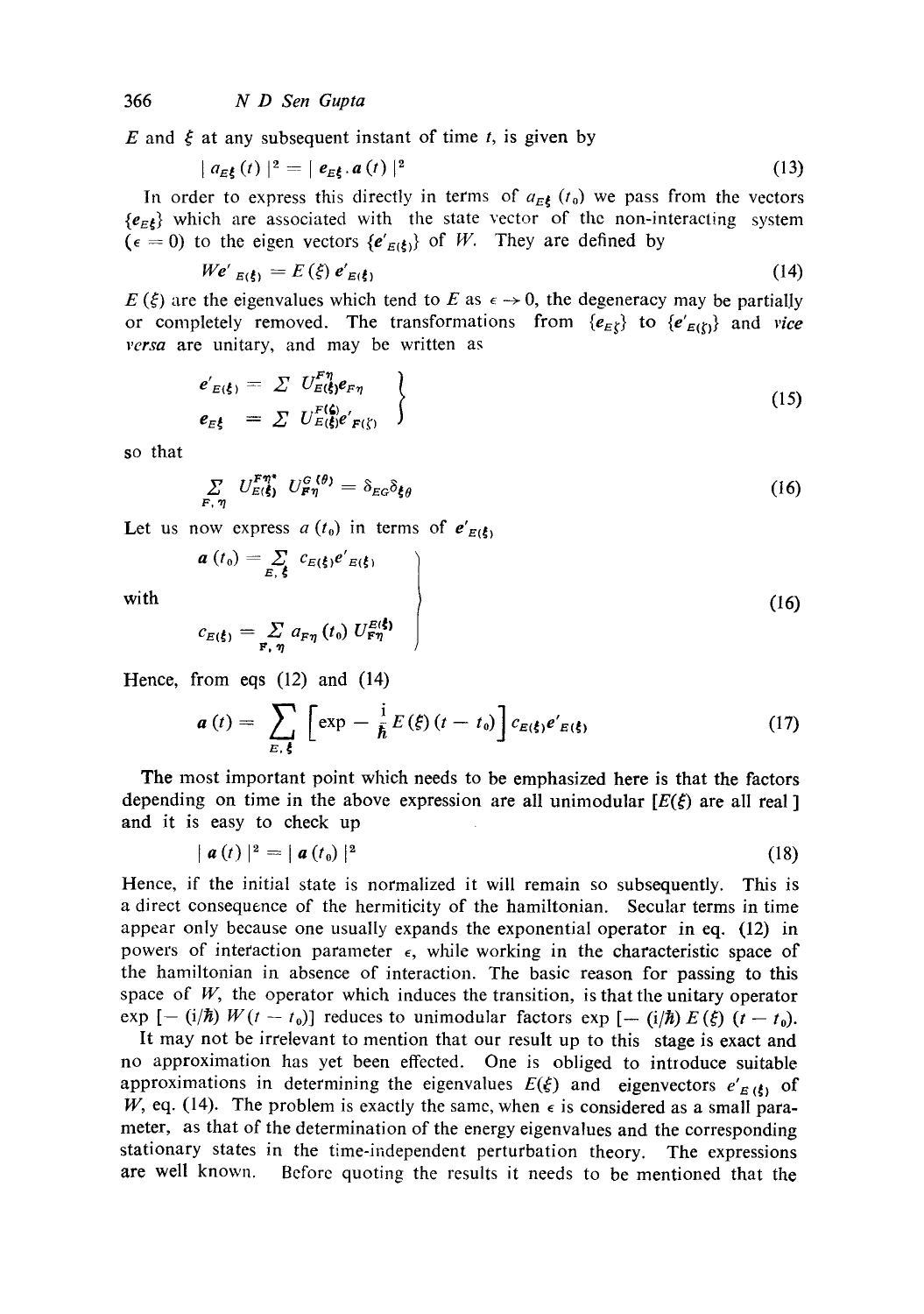choice of the unit vectors  $e_{E\ell}$  for a fixed *E*, *i.e.*, in the subspace of the eigenvalue  $E$  of the unperturbed hamiltonian is quite arbitrary. The time-independent perturbation theory states that the zeroth order of eigenvectors should also be the eigenvector of the interacting hamiltoinian. [It may be noted that we have taken only a linear term in  $\epsilon$ , eq. (8)]. It is convenient to define (for a fixed E) the eigenvectors of the restriction of the interaction hamiltonian in this subspace, *i.e.,* 

$$
V_{E\zeta,E\xi} = \delta_{\zeta\xi} V_{E\xi,E\xi}
$$
 (19)

With this choice one can write in the usual manner  $E(\xi)$  and  $U_{E(\xi)}^{F\eta}$  in powers of  $\epsilon$ .

#### *2.3. The transition probabilities*

From eqs (16 and 17), it follows that

$$
a_{E\bar{\xi}}(t) = \sum_{\mathbf{Q}, \ \mathbf{F}, \ \theta, \ \eta} \exp\bigg[-\frac{\mathrm{i}}{\hbar} \mathbf{Q}\left(\theta\right)(t-t_0)\bigg] U_{F\eta}^{\mathbf{Q}\left(\theta\right)} U_{\mathbf{Q}\left(\theta\right)}^{\mathbf{E}\bar{\xi}} a_{F\eta}\left(t_0\right) \tag{20}
$$

Hence, the population density of the state corresponding to the unit vector  $e_{E\xi}$ at any instant of time is given by

$$
| a_{E\xi}(t) |^{2} = \sum_{Q, Q', \theta \theta'} \exp \left[ \frac{i}{\hbar} \{ Q(\theta) - Q'(\theta') \} (t - t_{0}) \right] \times A_{E\xi}^{*}(Q, \theta) A_{E\xi}(Q', \theta')
$$
\n(21)

where

$$
A_{E\mathbf{t}}(Q,\theta) = \sum_{F,\eta} U_{Q(\theta)}^{E\mathbf{t}} U_{F\eta}^{Q(\theta)} a_{F\eta}(t_0)
$$
 (21')

The terms for which  $Q \neq Q'$  are highly oscillatory. Since the period of observations are a few orders higher than the period  $h/\{Q(\theta)-Q'(\theta')\}$  corresponding to atomic oscillations, the average contribution to these terms may be neglected. But for the terms for which  $Q = Q'$ , the frequencies of the oscillating part is

$$
\frac{1}{\hbar}\left\{Q\left(\theta\right)-Q\left(\theta'\right)\right\}=\frac{\epsilon}{\hbar}\left(V_{\varphi\theta,\,\varphi\theta}-V_{\varphi\theta'\,\varphi\theta'}\right)+O\left(\epsilon^2\right) \tag{22}
$$

The periods associated with these terms are no longer small, because of the factor  $\epsilon$ . If we neglect the variation, with time, of these terms during the period of observations, which is a few orders less than the period associated with these terms, one can easily write the average population density. The expression reduces to a simple form, in the special case when the initial state is an eigen state of energy  $E_0$  say, *i.e.*,

$$
a_{E\mathbf{\xi}}(t_0) = \delta_{E\mathbf{\xi}_0} b_{\mathbf{\xi}}, \quad \sum_{\mathbf{\xi}} |b_{\mathbf{\xi}}|^2 = 1 \tag{23}
$$

so that,

$$
\begin{aligned}\n\mid a_{E_0\lambda}(t)\mid^2 &= \mid b_{\lambda}\mid^2 + \epsilon \sum_{\theta} \left\{ \exp\left[\frac{i}{\hbar}\left(E_0\left(\lambda\right) - E_0\left(\theta\right)\right)(t - t_0)\right] \right. \\
&\times b_{\lambda}^* b_{\theta} \left\{ U_{E_0}^{(E_0)}(\theta) + \text{c.c.} \right\}\n\end{aligned}\n\tag{24}
$$

(retaining only first order terms). Thus the amplitudes [eq. (20)] or the average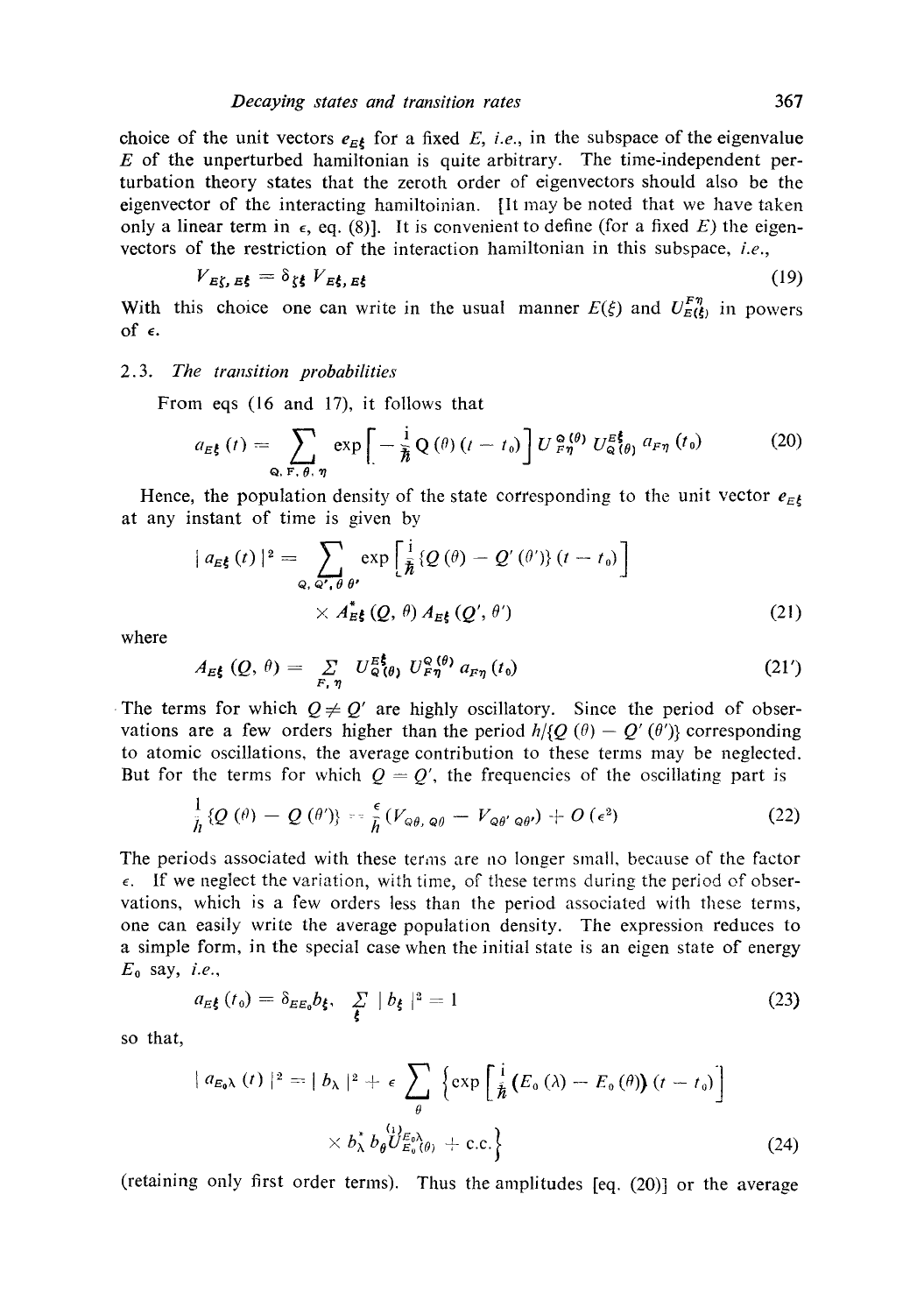amplitudes [eq. (24)] do not contain any secular term which increases indefinitely with time. The energy conservation is satisfied in virtue of the fact that the effective contributions are from the terms for the same Q.

Finally, in the special case with initial condition eq. (23) one can justifiably speak of time-proportional transition rates, only during the interval for which  $\left|\left\{E_{0}(\theta)-E_{0}(\theta')\right\}(t-t_{0})\right|\ll\hbar$  in order that

$$
\sin\frac{1}{\hbar}\left\{E_0\left(\theta\right)-E_0\left(\theta'\right)\right\}\left(t-t_0\right)\simeq\frac{\epsilon}{\hbar}\left\{E_1\left(\theta\right)-E_1\left(\theta'\right)\right\}\left(t-t_0\right)\tag{25}
$$

where  $E_1(\theta)$  is the coefficient of  $\epsilon$  in the expression for  $E_0(\theta)$ , so that

$$
\left\{ \left| \left| a_{E_0 \lambda} \left( t \right) \right| ^2 - \left| \left| a_{E_0 \lambda} \left( t_0 \right) \right| ^2 \right\} \propto \epsilon^2 \left( t - t_0 \right) \right. \tag{26}
$$

This agrees in form with the usual expression as the first effective contribution is proportional to  $\epsilon^2$ . But its range of validity is extremely limited since  $(t - t_0)$ should be a few orders greater than the periods of atomics oscillations, but it should not be large enough to violate the approximation in eq. (25).

#### **3. Discussion**

From the above, it is quite clear that the wave equation does not admit a solution which corresponds to decaying with factors  $exp(-\gamma_n t)$  where  $\gamma_n$  are real. The usual hypothesis [eqs (3) and (6)] for the solution is really not compatible with the wave equation. It should be emphasized that this is valid so long as the total hamiltonian is hermitian. It is this property which immediately forces us to conclude that all the time dependent factors in the amplitudes are unimodular. In this connection it may not be irrelevant to mention that apart from the particular hamiltonian we have considered in the wave equation, any time-dependent hamiltonian which is bounded and closed for all time will always lead to the evolution of normalized states from normalized states.

The *ad hoc* introduction of the decaying factor was motivated from the classical theory, *e.g.,* Drude-Lorentz theory of dispersion. The classical equation being a second order inhomogeneous one, a damping force saves one from the difficulties of the vanishing denominator. But in quantum mechanics the wave equation being linear homogeneous, no such difficulty should arise even in case of resonance. This point was emphasized by Schrödinger (1926; see Sen Gupta 1973 b), in one of his early papers on the time-dependent perturbation theory. The author has been able to present such solutions in case of resonance (Sen Gupta 1972, 1973 a).

The other important reason to introduce the decay factor is to obtain a ready explanation of spontaneous emission. But with the quantization of the radiation field the qualitative difference between spontaneous and induced emission is eliminated and the difference is only of a quantitative nature. Hence, it does not need the introduction of decaying states since induced emission does not need such concepts.

Next, the damping in analogy to the classical theory may arise when the collision terms or terms of similar physical nature are introduced in the hamiltonian at the beginning in which case the hamiltonian is no longer hermitian. In the above investigations we have restricted ourselves to discrete spectra of the non